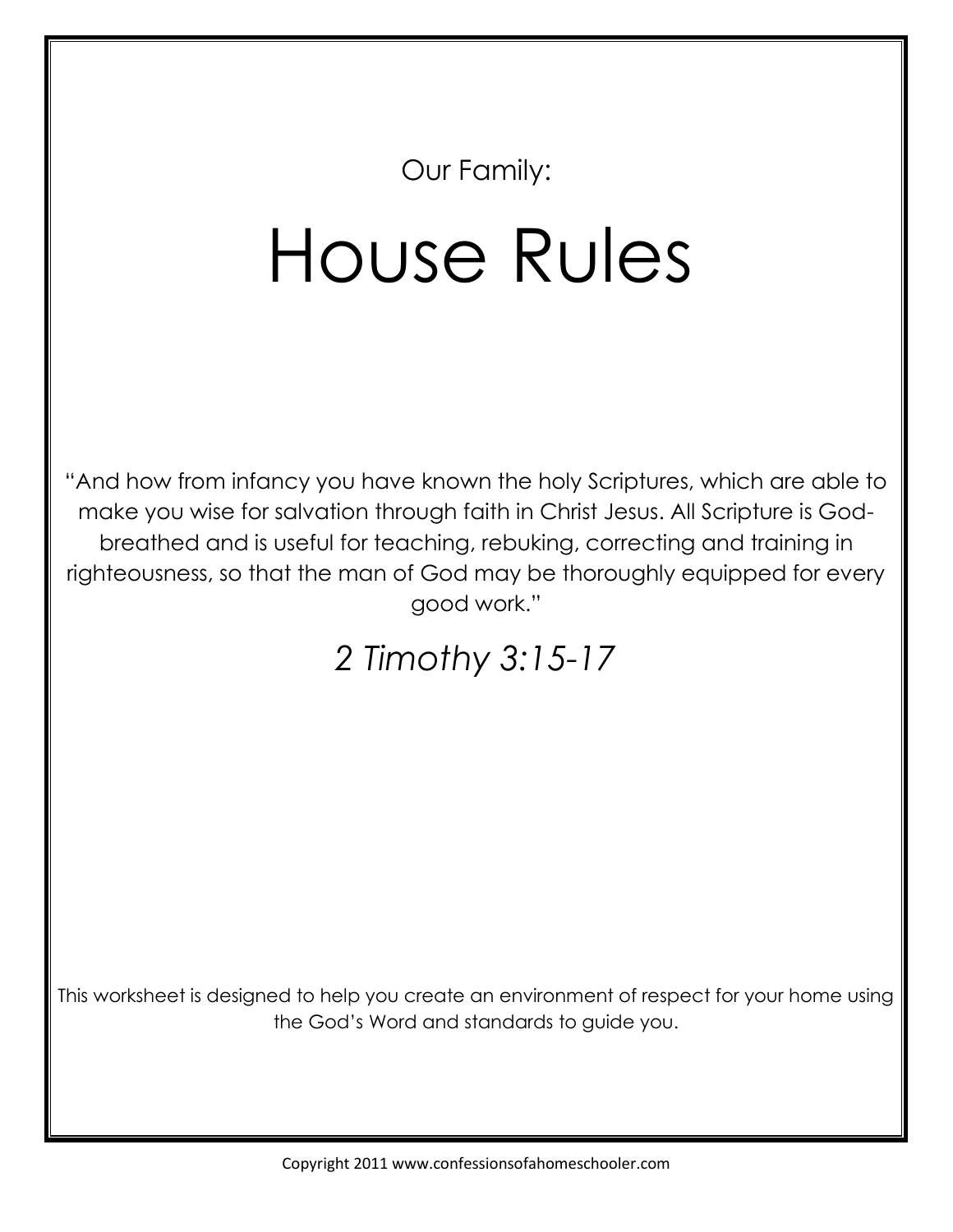## **Household Rules Chart**

| <b>Rules</b>                                                                                                                                                   | <b>Discipline</b> | Motivator | <b>Scripture</b>                                                                                                                                                                                                                                                                                                                                     |
|----------------------------------------------------------------------------------------------------------------------------------------------------------------|-------------------|-----------|------------------------------------------------------------------------------------------------------------------------------------------------------------------------------------------------------------------------------------------------------------------------------------------------------------------------------------------------------|
| Respect Dad & Mom<br>Way you talk<br>$\bullet$<br>Obey right<br>$\bullet$<br>away, all the<br>way<br>Attitude<br>$\bullet$                                     |                   |           | <b>Exodus 20:12 "Honor your father and your</b><br>mother, so that you may live long in the<br>land the LORD your God is giving you"<br>Col 3:20 "Children obey your parents in the<br>Lord for this is right"                                                                                                                                       |
| Clean Up After                                                                                                                                                 |                   |           | 1 Corinthians 4:2 Moreover it is required                                                                                                                                                                                                                                                                                                            |
| Yourself<br>If you make a<br>$\bullet$<br>mess, clean it<br>Up.                                                                                                |                   |           | in stewards that one be found faithful.                                                                                                                                                                                                                                                                                                              |
| <b>Food Rules</b><br>FOOD at<br>$\bullet$<br>kitchen table<br>ONLY                                                                                             |                   |           | <b>Col 3:20</b> "Children obey your parents in the<br>Lord for this is right"                                                                                                                                                                                                                                                                        |
| Attitude:<br>Arguing or<br>$\bullet$<br>Complaining<br>with siblings                                                                                           |                   |           | Phil 2:14-15 14 "Do everything without<br>complaining or arguing, so that you may<br>become blameless and pure, children of<br>God without fault in a crooked and<br>depraved generation, in which you shine<br>like stars in the universe"<br>1 Thess 5:18 "give thanks in all<br>circumstances, for this is God's will for you in<br>Christ Jesus" |
| <b>Bed Time Rules</b><br>Complain<br>about who<br>puts you to<br>bed<br>Get out of bed                                                                         |                   |           | <b>Prov 17:22</b> "A cheerful heart is good<br>medicine but a crushed spirit dries up the<br>bones"                                                                                                                                                                                                                                                  |
| Restaurant/Dinner<br>Rules<br><b>Use Manners</b><br>$\bullet$<br>Be respectful<br>$\bullet$<br>of others<br>Inside voices<br>$\bullet$<br>Ask to be<br>excused |                   |           | <b>Prov 15:1</b> "A gentle answer turns away<br>wrath, but a harsh word stirs up anger"<br>Eph 4:29 "Do not let any unwholesome talk<br>come out of your mouths, but only what is<br>helpful for building others up according to<br>their needs, that it may benefit those who<br>listen"                                                            |
| <b>School Rules:</b><br>No Chair<br>$\bullet$<br>Tipping<br>Good Attitude<br>Ask to be<br>excused                                                              |                   |           | <b>Romans 12:21</b> "Do not be overcome by<br>evil, but overcome evil with good."<br>Eph 4:2-3 "Be completely humble and<br>gentle; be patient, bearing with one<br>another in love. Make every effort to keep<br>the unity of the Spirit through the bond of<br>peace"                                                                              |